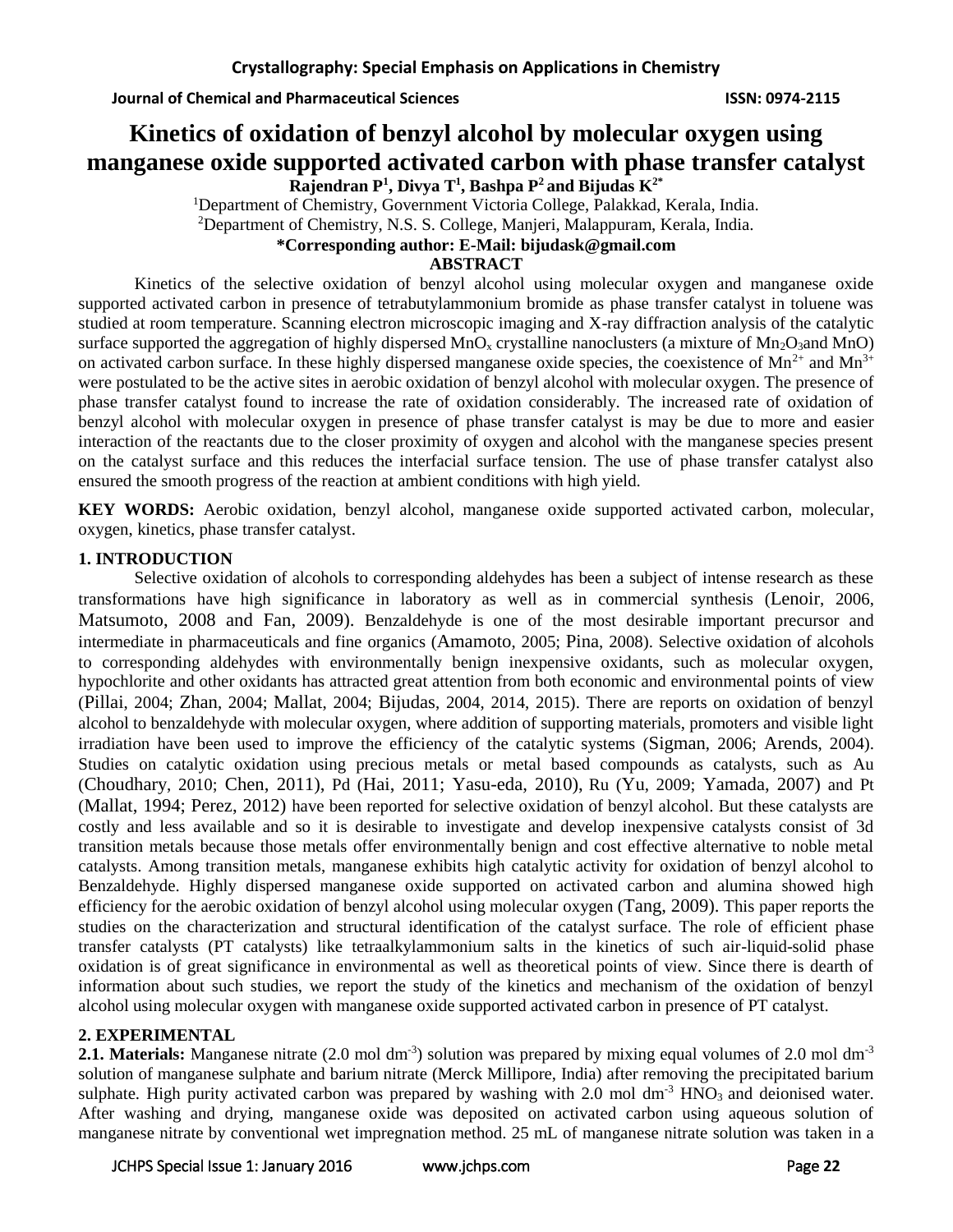#### **Journal of Chemical and Pharmaceutical Sciences ISSN: 0974-2115**

beaker containing 2 g activated carbon. The mixture was stirred vigorously for about 3 hours and allowed to stand for 24 hours under ambient conditions. The manganese oxide impregnated activated carbon was obtained by heating at 350 K to evaporate water and incubated at 635 K for 6 hours. The catalyst samples were analysed by X ray diffraction analysis and by scanning electron microscope. Benzyl alcohol and toluene (Merck Millipore, India) were used after purification by distillation. A small Oxycare unit was used as the source of molecular oxygen. A standard gas burette was used for kinetic investigation. Tetra butyl ammonium bromide (Merck KGaA, Germany) was used as PT catalyst.

**2.2. Methods:**The oxidation of benzyl alcohol using manganese oxide impregnated activated carbon was carried out in a gas burette connected to around bottom flask. The reaction system consists of 4 g  $MnO<sub>x</sub>$  loaded activated carbon, benzyl alcohol  $(0.5 \text{ mol. dm}^{-3})$  and  $0.4 \text{ g}$  TBAB  $(0.025 \text{ mol. dm}^{-3})$  in 40 mL toluene. Oxygen gas was bubbled to the round bottom flask using a gas burette for about one hour. After one hour the solid catalyst was filtered off and the remaining solution is extracted with ether three times. The collected ether layer was extracted with 2% aqueous sodium carbonate three times. The aqueous layer and ether layer were separated. The aqueous layer on acidification with dilute acid did not give any precipitate and rules out the formation of benzoic acid. The ether layer was treated with saturated sodium bisulphite solution. The white crystalline product-bisulphite adduct was filtered off and it was treated with dilute HCl solution to get the product. The product is treated with 2, 4dinitrophenylhydrazine and is recrystallized from ethanol. The pure 2, 4-dinitrophenylhydrazone of the product is analyzed by melting point determination, UV-Visible and infrared spectral techniques.

**2.3. Kinetic investigation:** Benzyl alcohol (0.25 mol. dm<sup>-3</sup>) and 0.4 g TBAB (0.025 mol. dm<sup>-3</sup>) in 40 mL toluene was taken in a 250 mL round bottom flask. 2 g MnO<sub>x</sub> loaded activated carbon was added to it and a gas burette is connected to it. Oxygen gas was allowed to flow into the system after sufficient evacuation of the reacting system by connecting the gas burette to a vacuum pump. Volume of oxygen used was monitored at 5 minute intervals and was noted as V<sub>t</sub>, which corresponds to the amount of benzyl alcohol reacted at each time interval. Oxygen was allowed to flow for about one hour and noted all the readings. Total volume of gas used up is given by  $V_{\infty}$  and it corresponds to the total amount of benzyl alcohol reacted or oxidised completely to benzaldehyde. The concentration of benzaldehyde is proportional to V∞, total volume of oxygen used. The concentration of benzyl alcohol at a time't' was given by  $(\overline{V}_{\infty}.V_t)$ . Thus the rate constant for the first order reaction is given by k = 2.303/t × log  $[V_{\infty}/(V_{\infty}, V_t)]$ . A graph is plotted between t against log  $[V_{\infty}/(V_{\infty}, V_t)]$  and from the slope of the graph (k/2.303), k can be calculated.

### **3. RESULTS AND DISCUSSION**

Benzyl alcohol on oxidation gave benzaldehyde as the product with high yield (>90%). Benzaldehyde was obtained as the product in the form of 2, 4-dinitrophenylhydrazone and no traces of benzoic acid was detected. The recrystallized sample of the product was characterized by its melting point and by various spectrophotometric techniques. The melting point of the product obtained on the oxidation of benzyl alcohol was found to be  $237 \pm 2^{\circ}$ C and the reported value is 239C. This gives an idea that the obtained product will be the 2, 4 dinitrophenylhydrazone of benzaldehyde. This was further confirmed by IR and UV-Visible spectral analysis of the obtained product. Infrared and UV-Visible spectra of obtained product were compared with that of 2, 4 dinitrophenylhydrazone of pure benzaldehyde for further confirmation. This method is found to be highly selective since no traces of acid is formed and the product, benzaldehyde is obtained with high yield. Characterization of both bare activated carbon and manganese activated carbon was carried out by SEM and XRD analyses.

**3.1. SEM analysis:** The SEM analysis was carried out by JEOL JSM 6390(Japan) and the SEM images of bare activated carbon and manganese impregnated carbon after calcination at 635 K are given in Figure 1 and in Figure 2. The SEM results show the presence of  $Mn_3O_4 (MnO_x)$  adsorbed on activated carbon and is reported elsewhere (Bukharkina et al., 2004).

**3.2. XRD analysis:** The XRD analysis of bare activated carbon and manganese impregnated activated carbon was carried out by X'Pert PROPANalytical, Netherlands and is given in figure 3 and 4. The results show that the  $Mn_3O_4$ was highly dispersed over the activated carbon surface.<sup>23</sup>The weak peaks obtained in the XRD pattern in figure 4 indicate the formation of MnOx nanoclusters (a mixture of  $Mn_3O_4$  and MnO) with diameter below the detectable limit of X-ray diffractometer. The XRD analysis supports the presence of body centered nanocubic clusters of manganese oxide.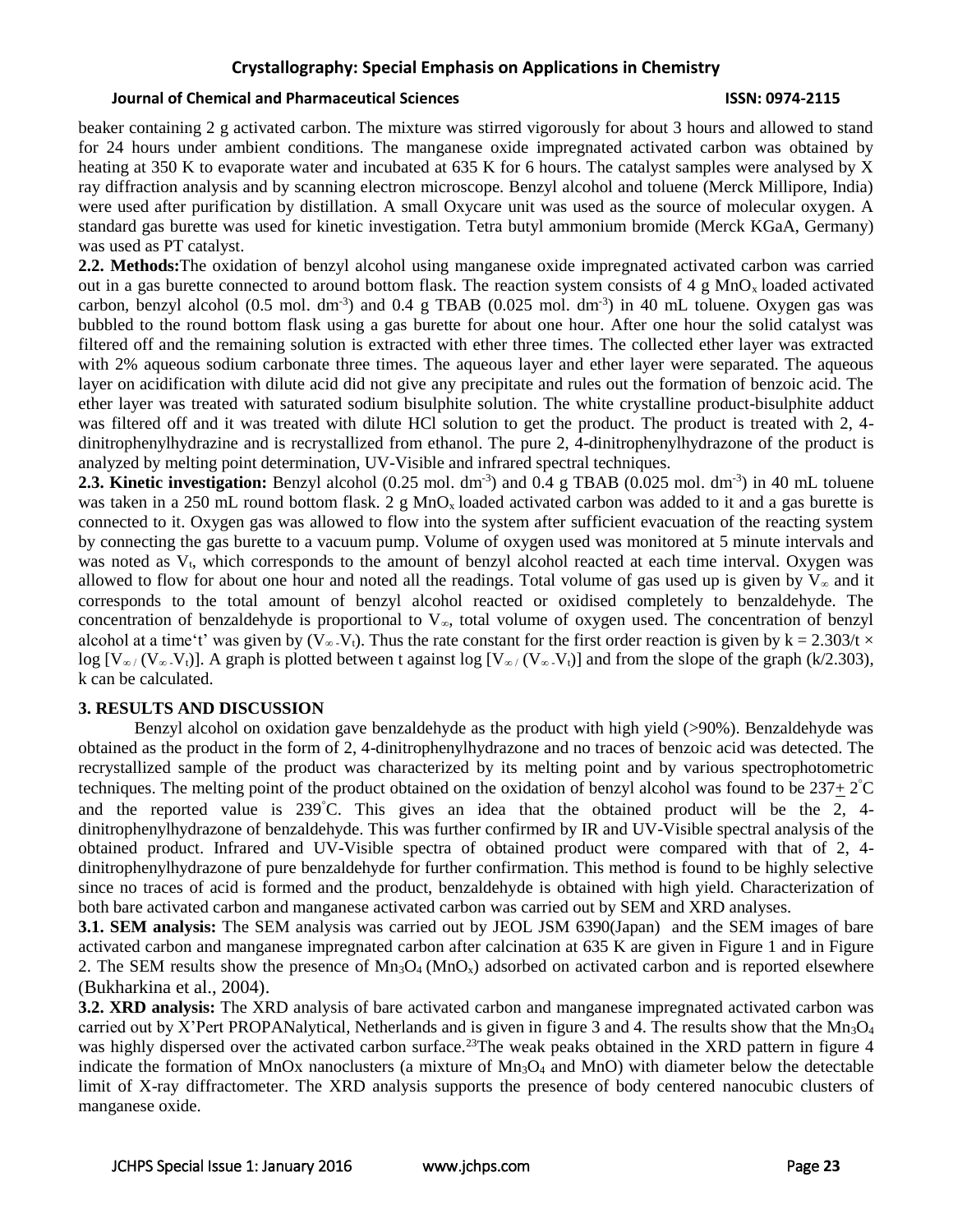### **Journal of Chemical and Pharmaceutical Sciences ISSN: 0974-2115**

**3.3. Kinetic studies:** Kinetic studies of the oxidation of benzyl alcohol was carried out at 303 K and Table 1 gives the volume of oxygen consumed by the reaction system in each time interval without the use of PT catalyst at room temperature and Table 2 gives the rate constant at various time intervals.Mean value of rate constant is found to be 101.2x10<sup>-3</sup> min<sup>-1</sup>.A graph is plotted between t against log (V<sub>∞</sub>-Vt) +1and the value of rate constant obtained from the slope is 92.2x10<sup>-3</sup>min<sup>-1</sup>. Kinetic studies of the oxidation of benzyl alcohol were repeated by adding tetrabutylammonium bromide as PT catalyst and the volume of oxygen consumed is given in Table 3 and the rate constant at various time intervals is given in Table 4. Mean value of the rate constant is found to be  $159x10^{-3}$  min-<sup>1</sup> and a graph is plotted between t against log (V<sub>∞</sub>- Vt). The value of rate constant obtained from the slope is 138.2x10-3min-1 .

Based on the above results the mechanism of oxidation of benzyl alcohol to benzaldehyde over manganese oxide supported activated carbon by molecular oxygen was found to be a non - chain free radical mechanism as reported (Bukharkina, 2004).The reaction mixture induces the polymerization of added acrylonitrile. Manganese oxide supported on carbon is the catalyst used in this oxidation, in which the co-existence of manganesein  $Mn(II)$ and Mn(III) states over the active sites of the support. The reduction potential created due to the co-existence of Mn (II) and Mn(III) in the same support provides the driving force for the oxidation. It is already reported the effect of concentration of loaded manganese on the catalyst surface (Tang, 2009). Accordingly the benzyl alcohol conversion increases with the increase in the percentage weight of manganese loaded on the catalyst surface and reaches a maximum limiting value corresponding to a weight of 10%, indicating its first order dependence on the oxidation. The increased rate of oxidation of benzyl alcohol with molecular oxygen in presence of PT catalysts is found to be due to much closer interaction of oxygen and the alcohol molecule with the manganese species present on the catalyst surface, probably brought about by the reduction in the interfacial surface tension and thereby reducing the surface of separation between liquid and catalyst surface (Makosza, 1997).

Reaction Scheme is given as

$$
\text{PhCH}_2\text{OH} + \text{O}_2 \ \xrightarrow[\text{TBAB/Tobene}]{\text{Mn}_2\text{O}_3/\text{Catbon}} \text{PhCHO} + \text{Mn}_2\text{O}_3 + \text{H}_2\text{O}_2
$$

### **Scheme.1.Oxidation of benzyl alcohol**

The mechanism can be proposed as

$$
Mn^{3+} + PhCH_2OH \rightarrow PhC.HOH + Mn^{2+} + H+
$$

 $\cdot$ Ph CHOH + O<sub>2</sub>  $\stackrel{\text{Fast}}{\xrightarrow{\text{Fast}}}$  PhCOOHOH  $\xrightarrow{\text{Fast}}$ 

$$
\mathbf{PhCOOHOH} + \mathbf{Mn}^{2+} + \mathbf{H}^+ \xrightarrow{\text{Fast}} \mathbf{PhCHO} + \mathbf{Mn}^{3+} + \mathbf{H}_2\mathbf{O}_2
$$

### **Scheme 2, Mechanism of the oxidation of benzyl alcohol.**

The oxidation of benzyl alcohol proceeds by a non-chain free radical mechanism at the low concentration of  $Mn^{3+}$  and the rate limiting step is an electron abstraction by metal oxide complex.<sup>24</sup>

$$
\frac{d[PhCH_2OH]}{dt} = k[Mn_2O_3][PhCH_2OH]
$$

The equation is in agreement with the observation that the reaction is first order in alcohol concentration and also dependent on manganese oxide concentration loaded on carbon.

| Table.1. Volume of oxygen consumed at various time intervals |  |  |  |  |    |  |  |    |  |  |
|--------------------------------------------------------------|--|--|--|--|----|--|--|----|--|--|
| Time in minutes                                              |  |  |  |  | ۷. |  |  | 40 |  |  |
| Volume of oxygen used(mL)                                    |  |  |  |  |    |  |  |    |  |  |

V∞ - Total volume of oxygen used up and it corresponds to the total amount of benzylalcohol oxidized =15.1 mL.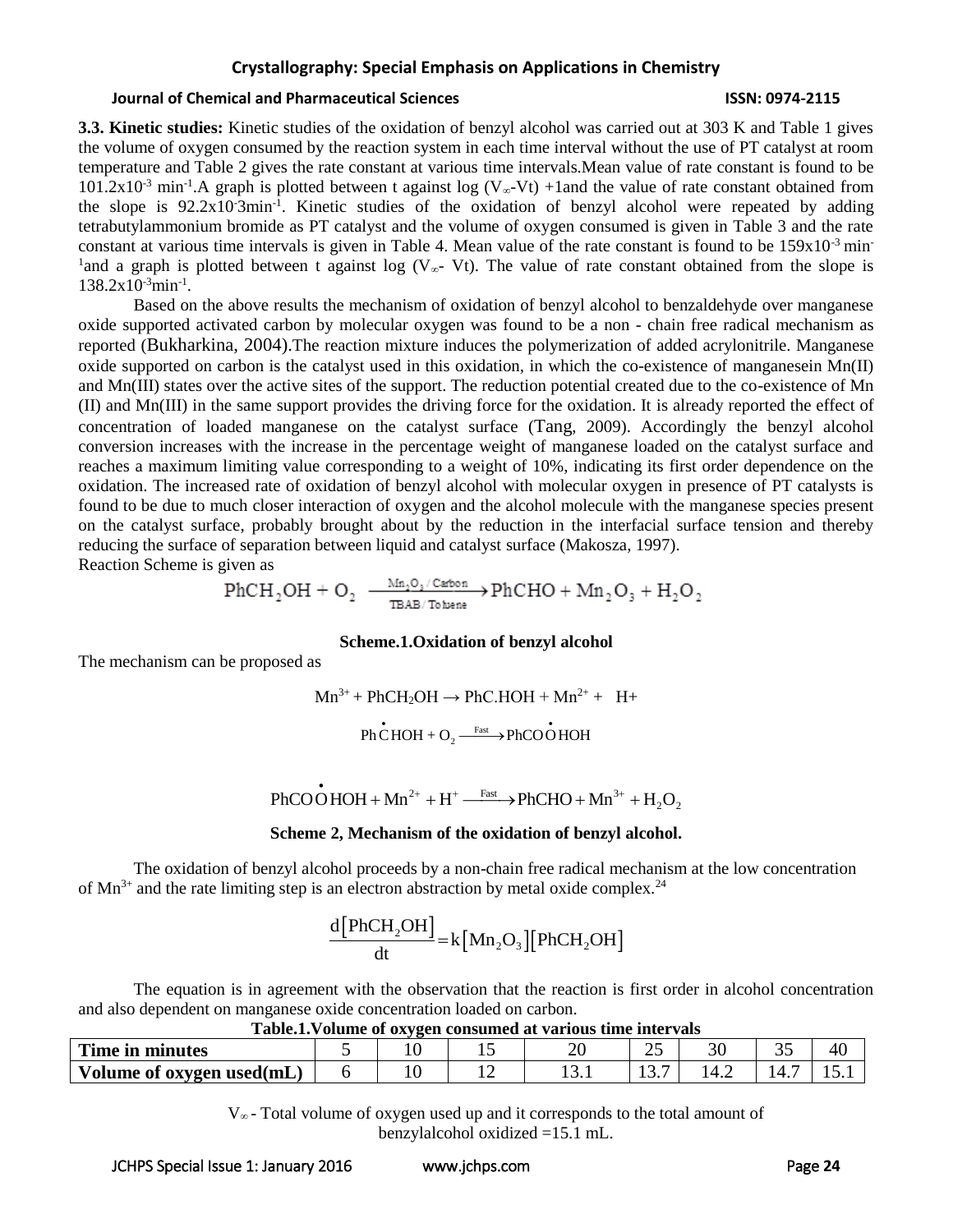**Journal of Chemical and Pharmaceutical Sciences ISSN: 0974-2115**

| Time in minute                          |       |       |       | 20   | つよ<br>ت ک | 30    | 35    |
|-----------------------------------------|-------|-------|-------|------|-----------|-------|-------|
| $log(V_{\infty}$ - Vt) +1               | 1.959 | 1.707 | 1.491 | 1.30 | .146      | 0.955 | 0.603 |
| $k \times 10^{-3}$ (min <sup>-1</sup> ) | 101.3 | 108.5 | 105.5 | 101  | 95        | 94    | 103.7 |

**Table 2. Rate constant at various time intervals**

# **Table.3.Volume of oxygen consumed at various time intervals**

| Time in minutes           |      |  |      |  | ىدىك | $\overline{\phantom{a}}$ | $\sim$<br>ັ | <b>4</b> |
|---------------------------|------|--|------|--|------|--------------------------|-------------|----------|
| Volume of $O_2$ used (mL) | 10.3 |  | 19.1 |  | 16.2 |                          | 1 v.J       |          |
| .                         |      |  |      |  |      |                          |             |          |

 $V_{\infty}$  is found to be 16.6mL

**Table.4.Rate constant at various time intervals**

| Time in minutes                         |       |       |       | 20    | າ ເ<br>ل | 30    | ັ |
|-----------------------------------------|-------|-------|-------|-------|----------|-------|---|
| $log(V_{\infty}$ - Vt) +1               | 799   | .44   | 1.176 | 0.903 | 0.602    | 0.301 |   |
| $k \times 10^{-3}$ (min <sup>-1</sup> ) | 193.7 | 177 Q | 160.3 | 145   | 149      | $14-$ |   |





**Figure.3.XRD Pattern of bare activated carbon Figure.4.XRD Pattern of manganese Activated** 







**carbon**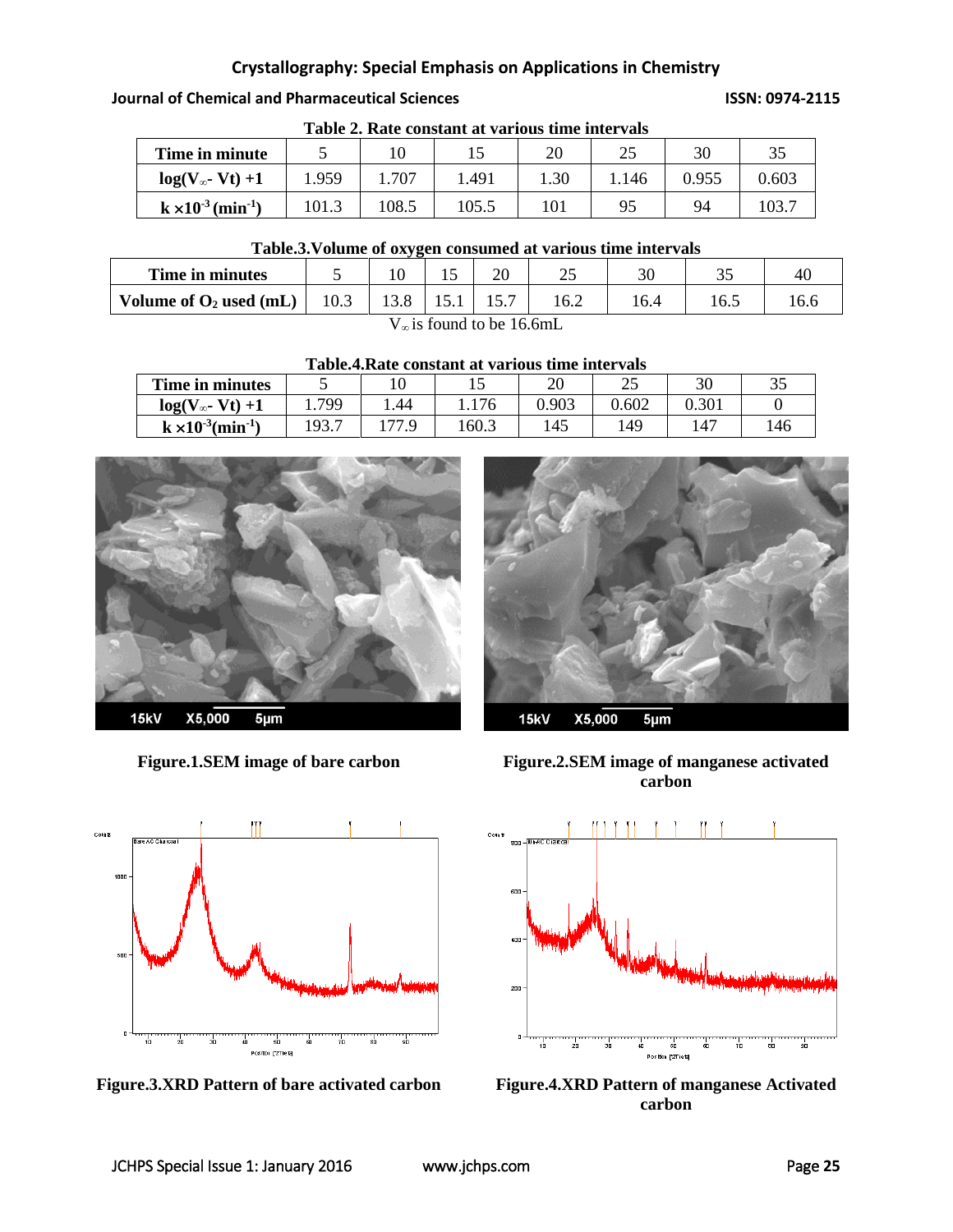### **Journal of Chemical and Pharmaceutical Sciences ISSN: 0974-2115**

# **4. CONCLUSION**

The activated carbon supported manganese oxide catalyst prepared by wet impregnation method was found to exhibit excellent catalytic activity and selectivity for the oxidation of benzyl alcohol to benzaldehyde. SEM imaging and XRD analysis of the catalytic surface supported the aggregation of high dispersed  $MnO<sub>x</sub>$  crystalline nanoclusters (a mixture of  $Mn_2O_3$  and MnO) on activated carbon surface. In these highly dispersed manganese oxide species, the co-existence of  $Mn^{2+}$  and  $Mn^{3+}$  were postulated to be the active sites in aerobic oxidation of benzyl alcohol with molecular oxygen. Kinetic studies have shown that the oxidation of benzyl alcohol under catalytic condition follows first order kinetics. The use of PT catalyst is found to increase the rate of reaction to almost twice that of without PT catalyst. The increased rate of oxidation of benzyl alcohol with molecular oxygen in presence of PT catalyst is may be due to more and easier interaction and the more closer proximity of oxygen and the alcohol molecule with the manganese species present on the catalyst surface, brought about by the reduction in the interfacial surface tension and thereby reducing the surface of separation between liquid and catalyst surface.

# **REFERENCES**

Amamoto R, Sawayama Y.S, Shibahara H, Ichihashi Y, Nishiyama S, Tsuruya S, Gas-phase pelective oxidation of benzyl blcohol to benzaldehyde with molecular oxygen over unsupported nanoporous gold. J. Catal., 234, 2005,  $308 - 317.$ 

Arends I.C.W. E, Sheldon R.A, Backvall J.E, Ed. Modern Oxidation Methods, Wiley-VCH, Weinham, Germany, 2004.

Bijudas K, Bashpa P, Bipin V.P, Lakshmi Nair, Priya A.P, Aswathi M, Krishnendu C, Lisha P, Selective synthesis of benzaldehydes by hypochlorite oxidation of benzyl alcohol under phase transfer catalysis. Bull. Chem. React. Engg. & Catal. 10(1), 2015, 38-42.

Bijudas K, Bashpa P, Radhakrıshnan Nair T.D, Kinetic studies on the selective oxidation of benzyl alcohol and substituted benzyl alcohols in organic medium under phase transfer catalysis. Bull. Chem. React. Engg. & Catal., 9(2), 2014, 142-147.

Bijudas K, Radhakrishnan Nair T.D, Selective oxidation of benzyl alcohol with monochromate in non-polar solvents. Indian J. Chem A., 43A, 2004, 1216-1218.

Bukharkina T.V, Digurov N.G, A kinetic model for toluene oxidation comprising benzylperoxy benzoate ester as reactive intermediate in the formation of benzaldehyde.Org. Process Res. Dev., 8, 2004, 320 – 329.

Chen Y, Zheng H, Guo Z, Zhou C, Wang C, Borgna A, Pd catalysts supported on  $MnCeO<sub>x</sub>$  mixed oxides and their [catalytic application in solvent-free aerobic oxidation of benzyl alcohol: Support composition and structure](http://www.sciencedirect.com/science/article/pii/S0021951711002077)  [sensitivity](http://www.sciencedirect.com/science/article/pii/S0021951711002077) J. Catal., 283, 2011, 34 – 44.

Choudhary V.R, Dumbre D.K, Appl. Catal. A, [Solvent-free selective oxidation of benzyl alcohol to benzaldehyde](http://www.sciencedirect.com/science/article/pii/S0926860X10000293)  by *tert*-butyl hydroperoxide over U3O8[-supported nano-gold catalysts](http://www.sciencedirect.com/science/article/pii/S0926860X10000293)**.** 375, 2010, 252 – 257.

Fan J, Dai Y, Li Y, Zheng N, Guo J, Yan X, Stucky D.G, [Low-Temperature, Highly Selective, Gas-Phase](http://pubs.acs.org/doi/abs/10.1021/ja9032499)  [Oxidation of Benzyl Alcohol over Mesoporous K-Cu-TiO](http://pubs.acs.org/doi/abs/10.1021/ja9032499)<sub>2</sub> with Stable Copper (I) Oxidation State. J. Am. Chem. Soc., 131 (43), 2009, 15568 – 15569.

Hai Z, Ying L, Xungao Z, [Selective Oxidation of Benzyl Alcohol Catalyzed by Palladium Nanoparticles Supported](http://www.sciencedirect.com/science/article/pii/S1872206710602732)  [on Carbon-Coated Iron Nanocrystals](http://www.sciencedirect.com/science/article/pii/S1872206710602732)**.** Chin. J. Catal., 2011, 32, 1693 – 1701.

Lenoir A, Selective Oxidation of Organic Compounds-Sustainable Catalytic Reactions with Oxygen and without Transition Metals. Angew. Chem. Int. edn., 45(20), 2006, 3206 – 3210.

Makosza M, Biazecka E, Reactions of organic anions. LXXIII. Alkylation of phenylacetonitrile at the interface with aqueous sodium hydroxide.Tetrahedron Lett., 2, 1977, 183-186.

Mallat T, Baiker A, [Oxidation of alcohols with molecular oxygen on platinum metal catalysts in aqueous solutions](http://www.sciencedirect.com/science/article/pii/0920586194801878)**.**  Catal. Today, 19, 1994, 247 – 283.